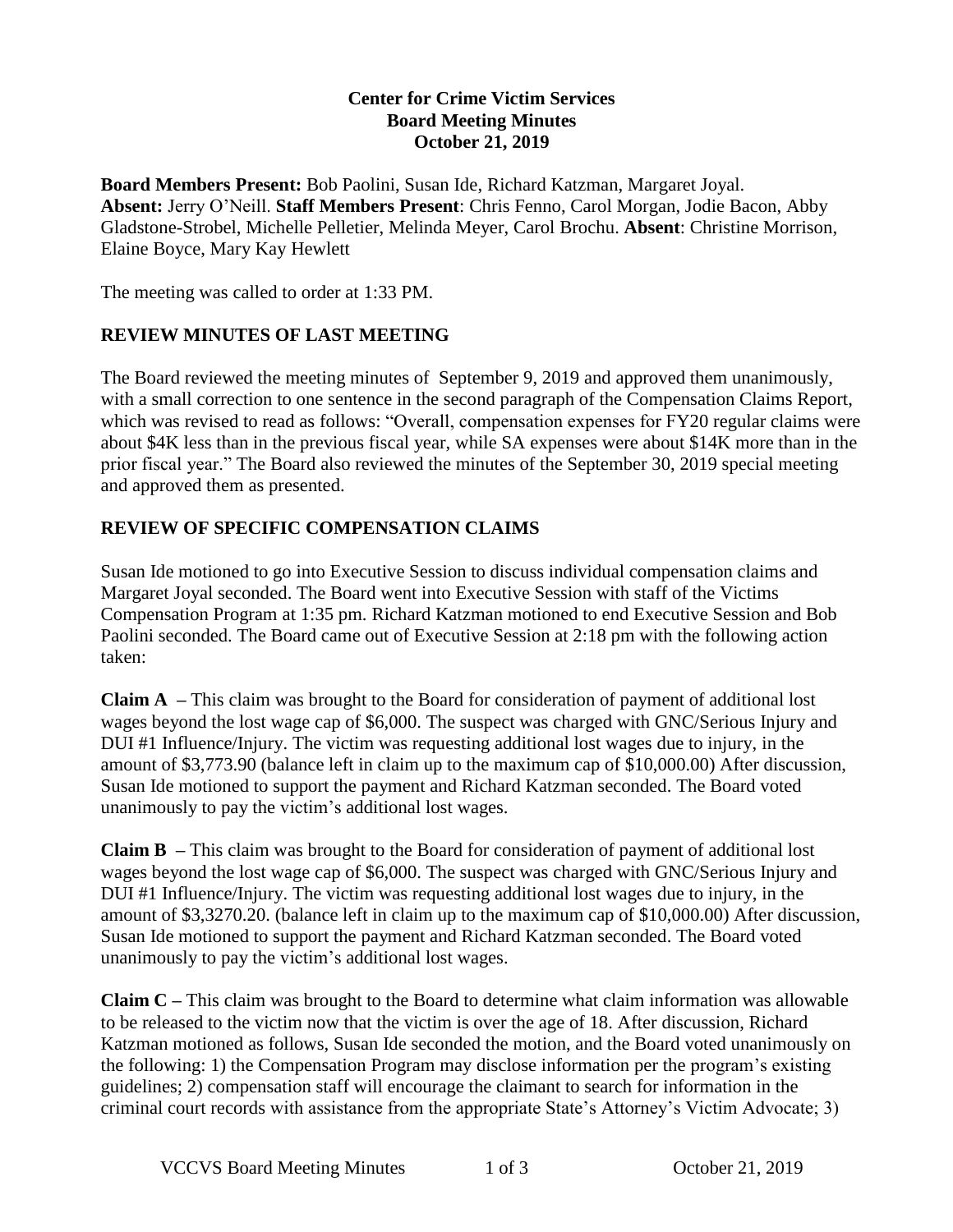compensation staff will advise the victim that the victim can receive eligible compensation for the remaining balance of the victim's claim, up to the cap.

**Claim D –** This claim was brought to the Board to determine the victim's eligibility. The suspect was being charged with 23 VSA 1128 (A), Leaving the Scene of Crash – Property Damage. The victim was seeking compensation for medical, lost wages, mileage, and travel. Susan Ide motioned to find the victim eligible and Bob Paolini seconded the motion. The Board voted unanimously to find the victim eligible for compensation.

**Claim E –** This claim was brought to the Board to consider payment for summer camp/childcare. The suspect was being charged with domestic assault. The claimant was seeking compensation for childcare. The amount requested for summer camp/childcare was \$1,798.00. Margaret Joyal motioned to approve and Richard Katzman seconded the motion. The Board voted unanimously to approve the payment.

**Claim F –** This claim was brought to the Board to consider payment for summer camp/childcare. The suspect was being charged with domestic assault. The claimant was seeking compensation for childcare. The amount requested for summer camp/childcare was \$1,828.00. Margaret Joyal motioned to approve and Richard Katzman seconded the motion. The Board voted unanimously to approve the payment.

**Claim G –** This claim was brought to the Board because the surviving homicide victim in this case was asking for payment for travel to a domestic violence awareness event on October 30, 2019. The estimated cost of the airline ticket was \$2,139.00 and the cost of the required Visa was \$460.00. Susan Ide motioned to approve and Richard Katzman seconded the motion. The Board voted unanimously to approve travel payment up to the claim's cap of \$10,000.00

## **COMPENSATION DISCUSSION of ELIGIBILITY OF IDENTITY THEFT CRIMES**

Carol Morgan advised the Board on the requested feedback that staff had received from Victim Advocates as to how the State's Attorneys offices are treating these crimes. The Victim Advocates have stated that their offices do not consider identity theft to be a property crime.

## **COMPENSATION CLAIMS REPORT**

Jodie Bacon presented the Compensation report for September 2019. A total of 60 regular claims and 25 sexual assault (SA) claims were received this September. To-date, the current fiscal year (FY20) showed a 13.19% increase in regular claims compared to the same period in the previous fiscal year (FY19). The number of SA claims received to-date for FY20 also increased, by 17.86% compared to the same period in FY19. The Compensation Report was accepted as presented.